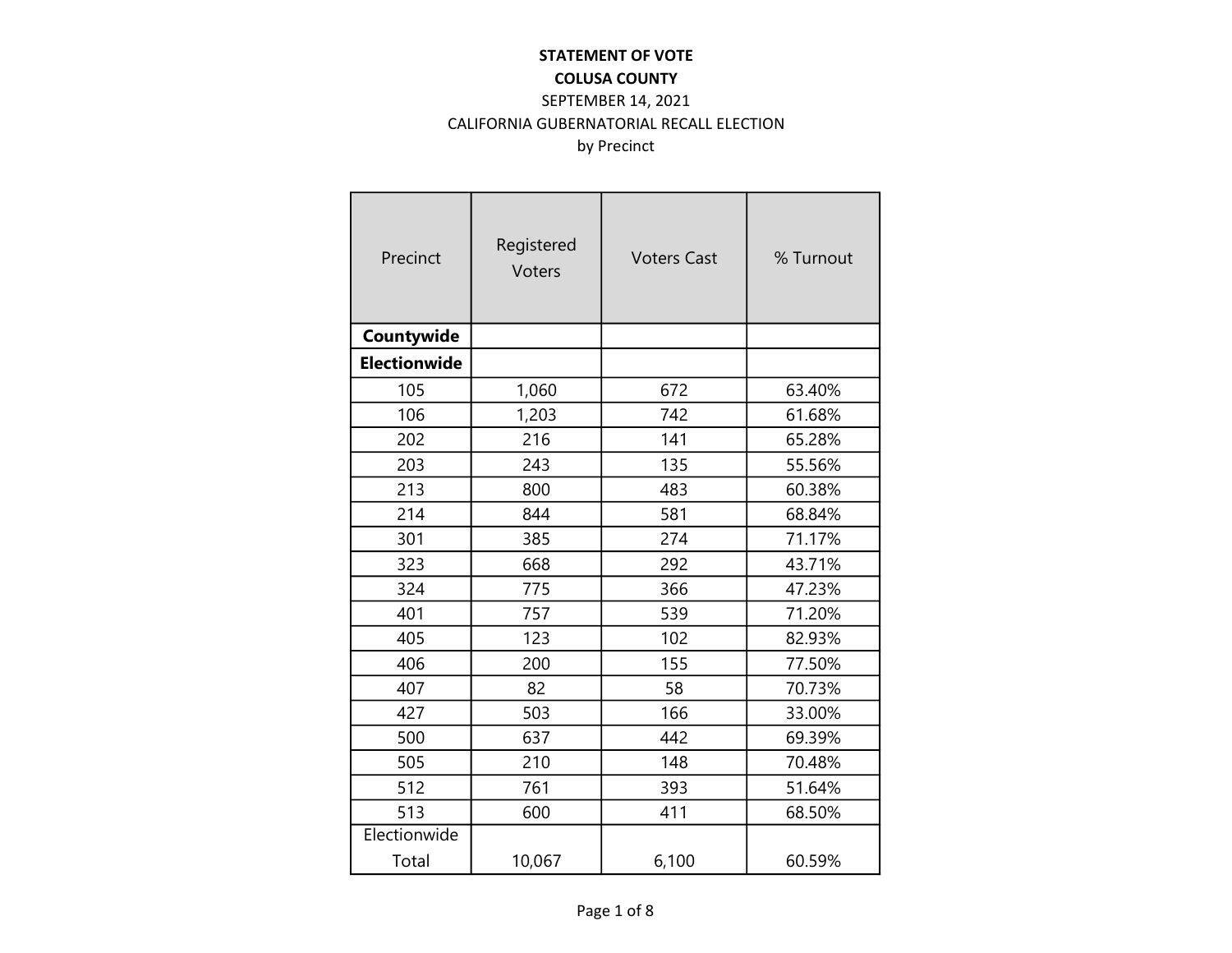## COLUSA COUNTY

# SEPTEMBER 14, 2021 CALIFORNIA GUBERNATORIAL RECALL ELECTION by Precinct

## RECALL GOVERNOR? (Vote for 1)

| Precinct            | Times Cast | Registered<br>Voters | Undervotes       | Overvotes        | Precinct            | Yes   | <b>No</b> | Total<br>Votes |
|---------------------|------------|----------------------|------------------|------------------|---------------------|-------|-----------|----------------|
| Countywide          |            |                      |                  |                  | Countywide          |       |           |                |
| <b>Electionwide</b> |            |                      |                  |                  | <b>Electionwide</b> |       |           |                |
| 105                 | 672        | 1,060                | 3                | 0                | 105                 | 455   | 214       | 669            |
| 106                 | 742        | 1,203                | 5                | $\pmb{0}$        | 106                 | 452   | 285       | 737            |
| 202                 | 141        | 216                  | $\overline{c}$   | $\pmb{0}$        | 202                 | 114   | 25        | 139            |
| 203                 | 135        | 243                  | $\boldsymbol{0}$ | $\mathbf{1}$     | 203                 | 90    | 44        | 134            |
| 213                 | 483        | 800                  | $\boldsymbol{0}$ | $\mathbf 0$      | 213                 | 272   | 211       | 483            |
| 214                 | 581        | 844                  | 3                | $\boldsymbol{0}$ | 214                 | 408   | 170       | 578            |
| 301                 | 274        | 385                  | 1                | $\boldsymbol{0}$ | 301                 | 224   | 49        | 273            |
| 323                 | 292        | 668                  | 3                | $\mathbf 0$      | 323                 | 138   | 151       | 289            |
| 324                 | 366        | 775                  | $\overline{c}$   | 1                | 324                 | 167   | 196       | 363            |
| 401                 | 539        | 757                  | $\overline{2}$   | $\mathbf 0$      | 401                 | 438   | 99        | 537            |
| 405                 | 102        | 123                  | $\mathbf{1}$     | $\mathbf 0$      | 405                 | 87    | 14        | 101            |
| 406                 | 155        | 200                  | $\mathbf{1}$     | 1                | 406                 | 105   | 48        | 153            |
| 407                 | 58         | 82                   | $\mathbf 0$      | $\mathbf 0$      | 407                 | 43    | 15        | 58             |
| 427                 | 166        | 503                  | 3                | $\boldsymbol{0}$ | 427                 | 65    | 98        | 163            |
| 500                 | 442        | 637                  | $\overline{c}$   | $\mathbf 0$      | 500                 | 339   | 101       | 440            |
| 505                 | 148        | 210                  | $\boldsymbol{0}$ | $\mathbf 0$      | 505                 | 113   | 35        | 148            |
| 512                 | 393        | 761                  | 3                | $\mathbf 0$      | 512                 | 241   | 149       | 390            |
| 513                 | 411        | 600                  | $\overline{2}$   | $\mathbf 0$      | 513                 | 286   | 123       | 409            |
| Electionwide        |            |                      |                  |                  | Electionwide        |       |           |                |
| Total               | 6,100      | 10,067               | 33               | 3                | Total               | 4,037 | 2,027     | 6,064          |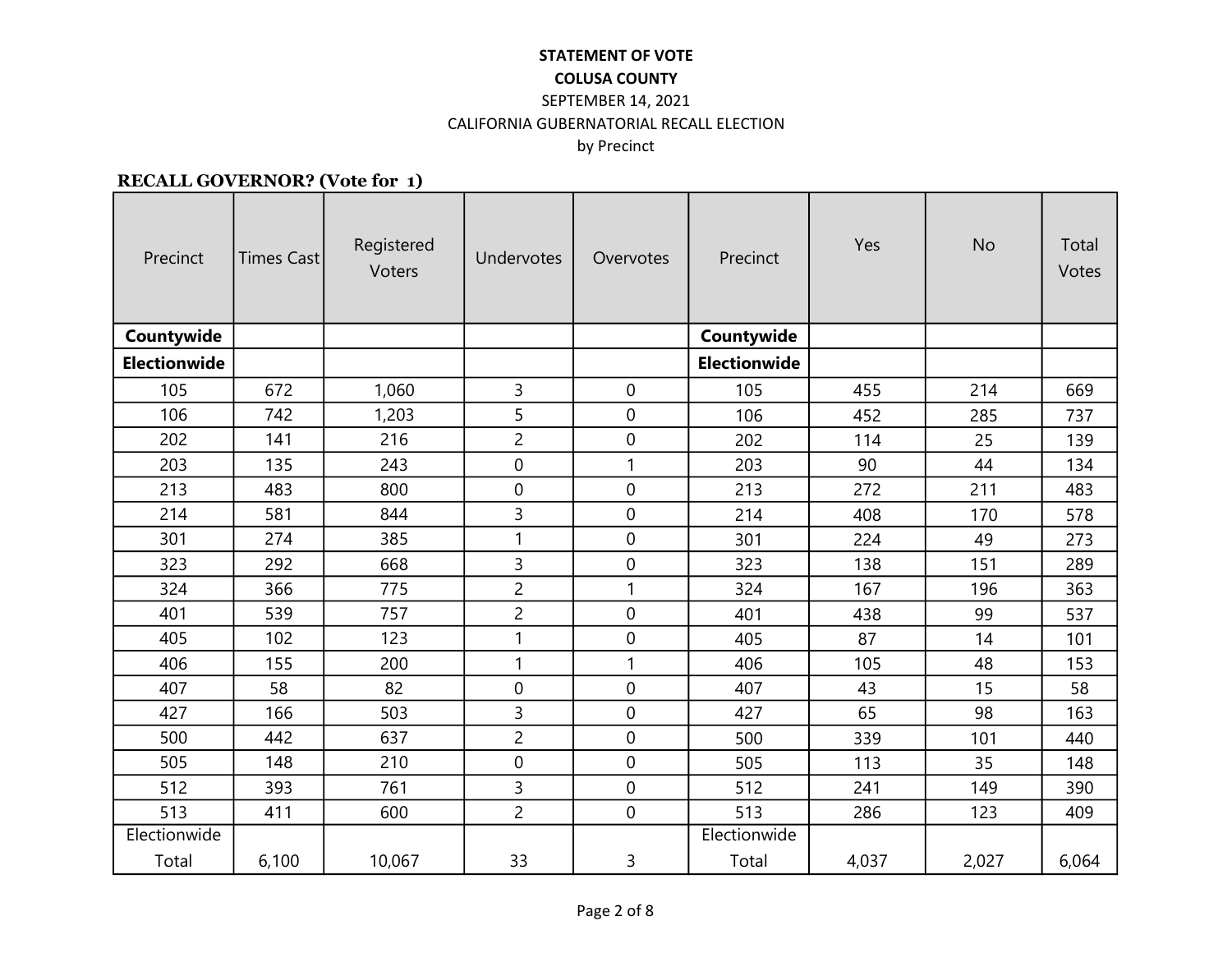#### COLUSA COUNTY

# SEPTEMBER 14, 2021 CALIFORNIA GUBERNATORIAL RECALL ELECTION by Precinct

| Precinct            | Times Cast | Registered<br>Voters | Undervotes | Overvotes      |
|---------------------|------------|----------------------|------------|----------------|
| Countywide          |            |                      |            |                |
| <b>Electionwide</b> |            |                      |            |                |
| 105                 | 672        | 1,060                | 147        | 1              |
| 106                 | 742        | 1,203                | 178        | 1              |
| 202                 | 141        | 216                  | 22         | $\mathbf 0$    |
| 203                 | 135        | 243                  | 23         | $\overline{0}$ |
| 213                 | 483        | 800                  | 138        | $\mathbf 0$    |
| 214                 | 581        | 844                  | 118        | 3              |
| 301                 | 274        | 385                  | 34         | 0              |
| 323                 | 292        | 668                  | 96         | 5              |
| 324                 | 366        | 775                  | 113        | $\overline{7}$ |
| 401                 | 539        | 757                  | 72         | 1              |
| 405                 | 102        | 123                  | 9          | $\mathbf 0$    |
| 406                 | 155        | 200                  | 37         | $\mathbf 0$    |
| 407                 | 58         | 82                   | 8          | $\mathbf 0$    |
| 427                 | 166        | 503                  | 58         | 5              |
| 500                 | 442        | 637                  | 76         | $\overline{c}$ |
| 505                 | 148        | 210                  | 23         | 1              |
| 512                 | 393        | 761                  | 103        | 4              |
| 513                 | 411        | 600                  | 87         | 3              |
| Electionwide        |            |                      |            |                |
| Total               | 6,100      | 10,067               | 1,342      | 33             |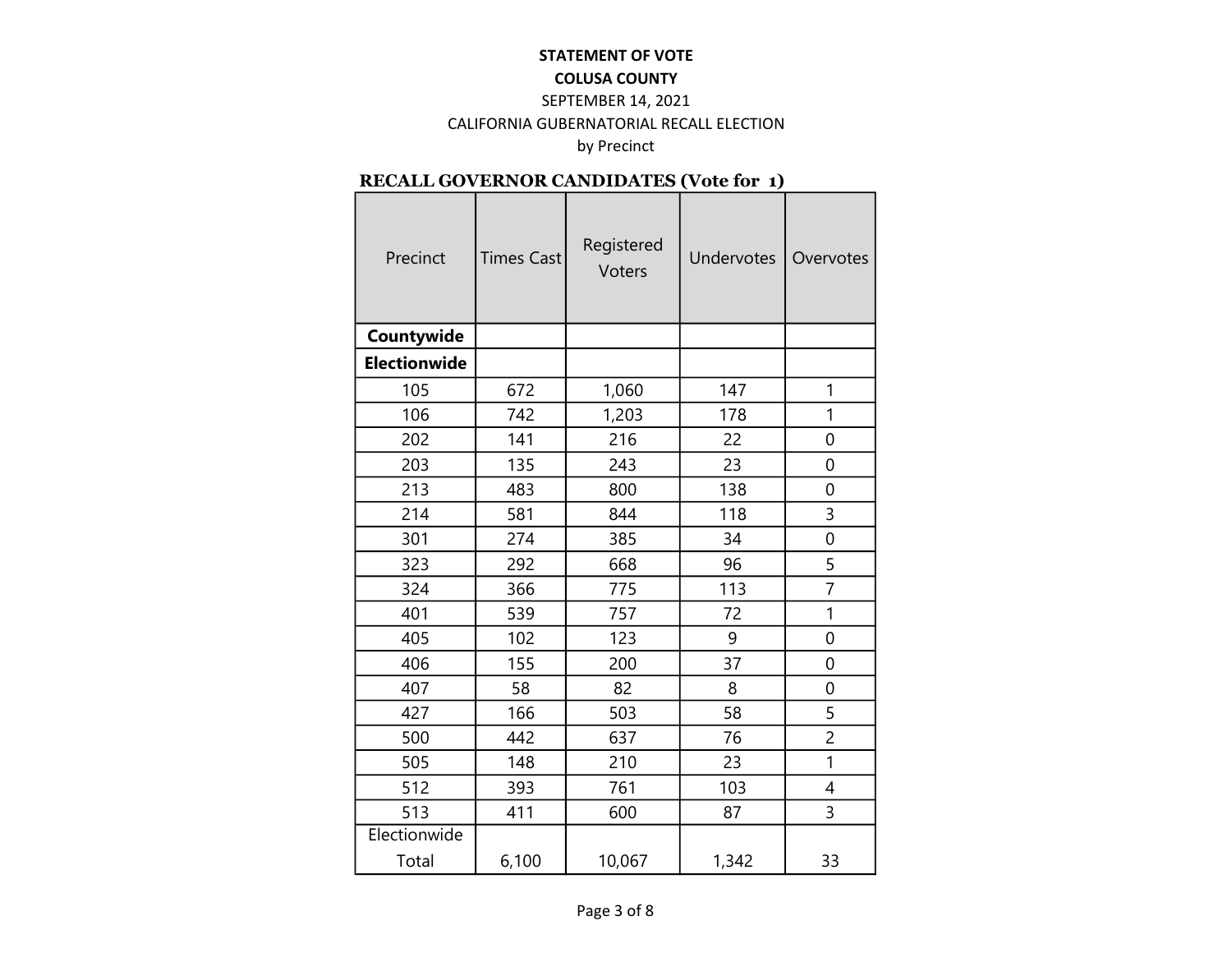## COLUSA COUNTY

# SEPTEMBER 14, 2021

## CALIFORNIA GUBERNATORIAL RECALL ELECTION

by Precinct

| Precinct            | <b>DAN</b><br><b>KAPELOVITZ</b> | <b>KEVIN K.</b><br><b>KAUL</b> | <b>CHAUNCEY</b><br>"SLIM"<br><b>KILLENS</b> | <b>KEVIN</b><br><b>KILEY</b> | <b>PATRICK</b><br><b>KILPATRICK</b> | <b>ANTHONY</b><br><b>TRIMINO</b> | <b>JOEL</b><br><b>VENTRESCA</b> | <b>KEVIN L.</b><br><b>FAULCONER</b> | <b>RHONDA</b><br><b>FURIN</b> |
|---------------------|---------------------------------|--------------------------------|---------------------------------------------|------------------------------|-------------------------------------|----------------------------------|---------------------------------|-------------------------------------|-------------------------------|
| Countywide          |                                 |                                |                                             |                              |                                     |                                  |                                 |                                     |                               |
| <b>Electionwide</b> |                                 |                                |                                             |                              |                                     |                                  |                                 |                                     |                               |
| 105                 | $\overline{2}$                  | $\mathbf 0$                    | 0                                           | 88                           | 5                                   | $\mathbf 0$                      | 11                              | 16                                  | $\mathbf 0$                   |
| 106                 | $\overline{2}$                  | $\mathbf 0$                    | $\overline{2}$                              | 102                          | 9                                   | 0                                | 6                               | 20                                  | $\mathbf 0$                   |
| 202                 | 0                               | $\mathbf 0$                    | $\boldsymbol{0}$                            | 20                           | $\boldsymbol{0}$                    | 0                                | $\mathbf{1}$                    | $\overline{4}$                      | $\boldsymbol{0}$              |
| 203                 | 0                               | $\mathbf 0$                    | $\mathbf 0$                                 | 11                           | 3                                   | $\overline{0}$                   | $\overline{2}$                  | 10                                  | 1                             |
| 213                 | $\mathbf{1}$                    | $\mathbf 0$                    | $\mathbf 0$                                 | 35                           | $\overline{2}$                      | 1                                | $\overline{2}$                  | 14                                  | 0                             |
| 214                 | 0                               | $\mathbf 0$                    | $\mathbf{1}$                                | 59                           | $\overline{4}$                      | $\mathbf 0$                      | 4                               | 34                                  | 0                             |
| 301                 | $\mathbf 0$                     | $\mathbf 0$                    | $\boldsymbol{0}$                            | 34                           | 3                                   | $\overline{c}$                   | $\mathbf{1}$                    | 9                                   | $\boldsymbol{0}$              |
| 323                 | 3                               | $\mathbf 0$                    | $\mathbf 0$                                 | 17                           | 5                                   | $\overline{2}$                   | $\overline{7}$                  | 12                                  | $\mathbf 0$                   |
| 324                 | $\mathbf 0$                     | $\mathbf 0$                    | $\mathbf{1}$                                | 38                           | 6                                   | $\mathbf 0$                      | $\overline{7}$                  | 5                                   | $\boldsymbol{0}$              |
| 401                 | 0                               | $\mathbf 0$                    | $\mathbf 0$                                 | 36                           | $\overline{c}$                      | $\overline{0}$                   | 5                               | $\overline{7}$                      | $\mathbf 0$                   |
| 405                 | 0                               | $\overline{0}$                 | $\mathbf 0$                                 | 6                            | $\mathbf{1}$                        | $\overline{0}$                   | $\mathbf 0$                     | $\overline{c}$                      | $\mathbf 0$                   |
| 406                 | 0                               | $\mathbf 0$                    | $\mathbf 0$                                 | 5                            | $\overline{0}$                      | $\overline{0}$                   | 3                               | 5                                   | 0                             |
| 407                 | 0                               | $\mathbf 0$                    | $\mathbf{1}$                                | 6                            | $\mathbf 0$                         | 0                                | $\mathbf 0$                     | $\overline{4}$                      | 0                             |
| 427                 | $\mathbf{1}$                    | $\mathbf 0$                    | $\boldsymbol{0}$                            | 10                           | $\mathbf{1}$                        | 0                                | $\overline{c}$                  | $\mathbf{1}$                        | 0                             |
| 500                 | $\mathbf{1}$                    | $\mathbf 0$                    | $\mathbf{1}$                                | 46                           | $\mathbf{1}$                        | $\overline{2}$                   | $\overline{c}$                  | 16                                  | $\mathbf 0$                   |
| 505                 | 0                               | $\mathbf 0$                    | $\mathbf{1}$                                | 12                           | $\overline{0}$                      | $\overline{0}$                   | $\mathbf{1}$                    | $\overline{7}$                      | 0                             |
| 512                 | 0                               | $\mathbf 0$                    | $\mathbf 0$                                 | 29                           | 3                                   | 0                                | $\overline{2}$                  | 9                                   | 0                             |
| 513                 | 1                               | $\mathbf 0$                    | $\mathbf 0$                                 | 40                           | 3                                   | 1                                | $\mathbf{1}$                    | 18                                  | 0                             |
| Electionwide        |                                 |                                |                                             |                              |                                     |                                  |                                 |                                     |                               |
| Total               | 11                              | $\mathbf 0$                    | 7                                           | 594                          | 48                                  | 8                                | 57                              | 193                                 | 1                             |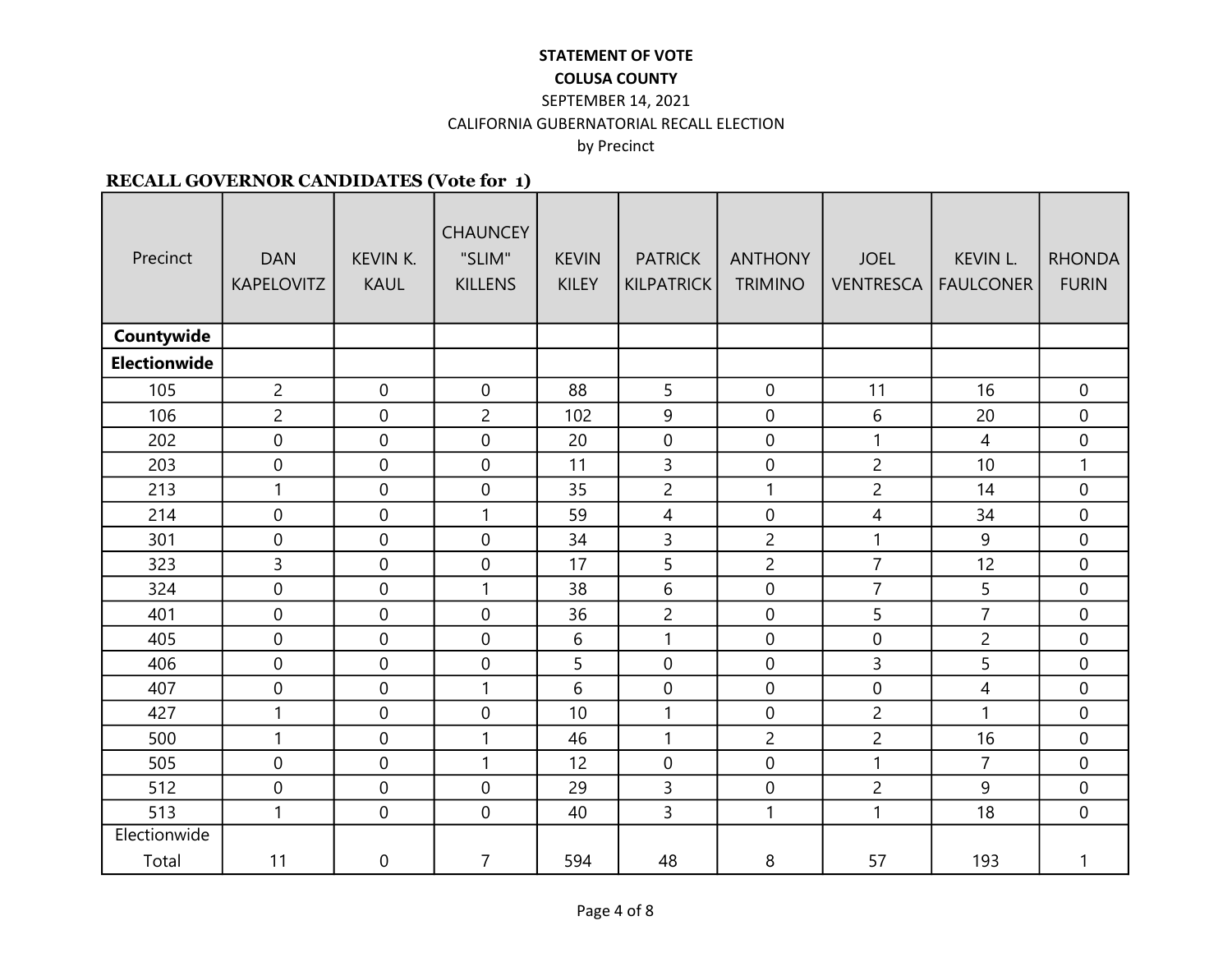## COLUSA COUNTY

# SEPTEMBER 14, 2021

## CALIFORNIA GUBERNATORIAL RECALL ELECTION

by Precinct

| ROBERT C.<br><b>NEWMAN II</b> | <b>DENNIS</b><br><b>RICHTER</b> | <b>BRANDON</b><br>M. ROSS | SAM L.<br><b>GALLUCCI</b> | <b>TED</b><br><b>GAINES</b> | <b>CAITLYN</b><br><b>JENNER</b> | LEO S.<br><b>ZACKY</b> | <b>JENNY</b><br><b>RAE LE</b><br><b>ROUX</b> | <b>DAVID</b><br><b>LOZANO</b> | <b>STEVE</b><br><b>CHAVEZ</b><br><b>LODGE</b> | <b>MICHAEL</b><br><b>LOEBS</b> |
|-------------------------------|---------------------------------|---------------------------|---------------------------|-----------------------------|---------------------------------|------------------------|----------------------------------------------|-------------------------------|-----------------------------------------------|--------------------------------|
|                               |                                 |                           |                           |                             |                                 |                        |                                              |                               |                                               |                                |
|                               |                                 |                           |                           |                             |                                 |                        |                                              |                               |                                               |                                |
| $\mathbf 0$                   | $\mathbf{1}$                    | 10                        | $\mathbf{1}$              | 8                           | 6                               | $\overline{2}$         | $\mathbf 0$                                  | $\mathbf 0$                   | $\overline{2}$                                | $\mathbf 0$                    |
| 3                             | $\mathbf 0$                     | 15                        | $\mathbf 0$               | $\mathbf 0$                 | 11                              | $\mathbf 0$            | $\mathbf 0$                                  | $\overline{4}$                | $\mathbf 0$                                   | $\mathbf 0$                    |
| $\mathbf 0$                   | $\mathbf 0$                     | $\mathbf 0$               | $\mathbf 0$               | 3                           | $\overline{c}$                  | $\mathbf 0$            | $\overline{0}$                               | $\mathbf 0$                   | $\overline{0}$                                | $\overline{0}$                 |
| $\mathbf 0$                   | $\overline{2}$                  | $\mathbf{1}$              | $\overline{0}$            | $\overline{0}$              | $\overline{c}$                  | $\mathbf 0$            | $\mathbf{1}$                                 | 0                             | $\mathbf 0$                                   | $\mathbf 0$                    |
| $\mathbf 0$                   | $\mathbf 0$                     | 8                         | $\overline{0}$            | $\mathbf{1}$                | 6                               | 1                      | $\overline{0}$                               | $\mathbf{1}$                  | $\mathbf{1}$                                  | $\overline{0}$                 |
| $\mathbf 0$                   | $\mathbf{1}$                    | 11                        | $\overline{0}$            | 4                           | $\overline{7}$                  | $\mathbf{0}$           | $\mathbf{1}$                                 | 0                             | $\overline{0}$                                | 1                              |
| $\boldsymbol{0}$              | $\mathbf 0$                     | 4                         | $\mathbf 0$               | 6                           | $\overline{c}$                  | $\mathbf{1}$           | $\mathbf 0$                                  | 0                             | $\mathbf 0$                                   | $\mathbf{1}$                   |
| $\mathbf{1}$                  | $\mathbf 0$                     | 14                        | $\mathbf{0}$              | 4                           | $\mathbf 0$                     | $\mathbf{1}$           | $\overline{2}$                               | 0                             | $\overline{0}$                                | $\mathbf 0$                    |
| $\overline{c}$                | $\mathbf{1}$                    | 13                        | $\mathbf{0}$              | $\overline{2}$              | 6                               | $\mathbf{0}$           | $\overline{0}$                               | $\overline{2}$                | $\overline{2}$                                | $\mathbf 0$                    |
| 5                             | $\mathbf 0$                     | $\overline{4}$            | $\mathbf{0}$              | 5                           | $\overline{3}$                  | $\mathbf{0}$           | $\overline{0}$                               | $\mathbf 0$                   | $\overline{0}$                                | $\mathbf{0}$                   |
| $\mathbf 0$                   | $\mathbf{0}$                    | $\mathbf{1}$              | $\mathbf{0}$              | $\overline{2}$              | $\mathbf{1}$                    | $\mathbf 0$            | $\overline{2}$                               | 0                             | $\overline{0}$                                | $\overline{0}$                 |
| $\mathbf 0$                   | 1                               | $\overline{0}$            | $\mathbf 0$               | $\overline{4}$              | 6                               | $\mathbf 0$            | $\overline{0}$                               | 1                             | $\mathbf{0}$                                  | $\mathbf 0$                    |
| 1                             | 0                               | $\mathbf{1}$              | 0                         | $\overline{0}$              | $\mathbf 0$                     | $\overline{0}$         | $\mathbf 0$                                  | 0                             | $\mathbf{0}$                                  | $\mathbf 0$                    |
| 3                             | $\overline{0}$                  | 9                         | $\overline{2}$            | $\mathbf{1}$                | $\mathbf 0$                     | $\mathbf{0}$           | $\mathbf{1}$                                 | $\overline{2}$                | $\overline{0}$                                | $\overline{0}$                 |
| $\mathbf 0$                   | $\mathbf{0}$                    | $\overline{c}$            | $\mathbf{1}$              | 5                           | $\overline{4}$                  | $\overline{0}$         | $\overline{0}$                               | $\mathbf 0$                   | $\overline{0}$                                | $\overline{0}$                 |
| $\mathbf 0$                   | $\mathbf{0}$                    | 5                         | $\mathbf 0$               | $\mathbf{1}$                | $\mathbf 0$                     | $\mathbf{0}$           | $\overline{0}$                               | $\mathbf 0$                   | $\overline{0}$                                | $\mathbf 0$                    |
| $\mathbf 0$                   | $\mathbf{1}$                    | 9                         | $\mathbf{0}$              | $\mathbf{1}$                | $\overline{c}$                  | $\mathbf{0}$           | 3                                            | 0                             | 0                                             | $\mathbf 0$                    |
| $\mathbf{1}$                  | $\overline{0}$                  | $\overline{3}$            | $\overline{2}$            | 5                           | 5                               | $\mathbf{0}$           | $\mathbf{1}$                                 | 0                             | $\overline{0}$                                | $\overline{0}$                 |
| 16                            | $\overline{7}$                  | 110                       | 6                         | 52                          | 63                              | 5                      | 11                                           | 10                            | 5                                             | $\overline{2}$                 |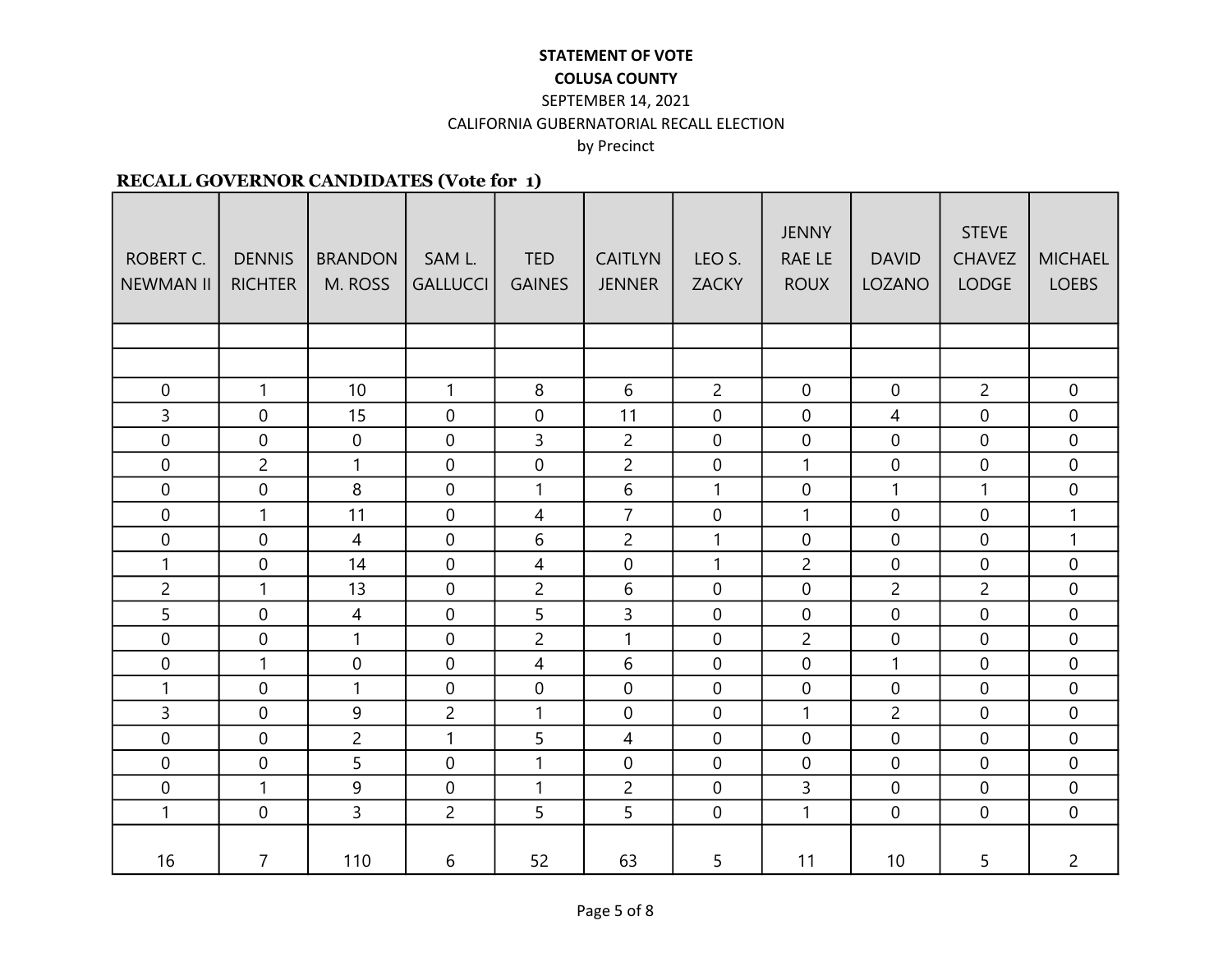## COLUSA COUNTY

# SEPTEMBER 14, 2021 CALIFORNIA GUBERNATORIAL RECALL ELECTION

by Precinct

| <b>DENIS</b><br><b>LUCEY</b> | <b>DIEGO</b><br><b>MARTINEZ</b> | <b>JEREMIAH</b><br>"JEREMY"<br><b>MARCINIAK</b> | <b>DANIEL</b><br><b>MERCURI</b> | <b>JACQUELINE</b><br><b>MCGOWAN</b> | <b>DAVID</b><br><b>MOORE</b> | <b>DAVID</b><br><b>ALEXANDER</b><br><b>BRAMANTE</b> | HOLLY L.<br><b>BAADE</b> | ANGELYNE         | JAMES G.<br><b>HANINK</b> | <b>DAVID</b><br><b>HILLBERG</b> |
|------------------------------|---------------------------------|-------------------------------------------------|---------------------------------|-------------------------------------|------------------------------|-----------------------------------------------------|--------------------------|------------------|---------------------------|---------------------------------|
|                              |                                 |                                                 |                                 |                                     |                              |                                                     |                          |                  |                           |                                 |
|                              |                                 |                                                 |                                 |                                     |                              |                                                     |                          |                  |                           |                                 |
| $\mathbf{1}$                 | $\mathbf 0$                     | $\overline{0}$                                  | $\overline{0}$                  | $\overline{7}$                      | $\mathbf{1}$                 | $\overline{0}$                                      | $\overline{0}$           | $\overline{0}$   | $\mathbf{1}$              | $\mathbf 0$                     |
| $\mathbf{0}$                 | $\mathbf{0}$                    | $\mathbf 0$                                     | $\mathbf 0$                     | 14                                  | $\overline{3}$               | $\mathbf 0$                                         | $\mathbf{1}$             | $\mathbf 0$      | $\overline{0}$            | $\mathbf 0$                     |
| $\mathbf 0$                  | $\mathbf 0$                     | $\mathbf 0$                                     | $\boldsymbol{0}$                | $\mathbf 0$                         | $\boldsymbol{0}$             | $\mathbf 0$                                         | $\boldsymbol{0}$         | $\mathbf 0$      | $\mathbf 0$               | $\mathbf 0$                     |
| $\mathbf 0$                  | $\mathbf{0}$                    | $\mathbf 0$                                     | $\mathbf 0$                     | $\mathbf 0$                         | $\mathbf{1}$                 | $\mathbf 0$                                         | $\overline{2}$           | $\mathbf 0$      | $\overline{0}$            | $\mathbf 0$                     |
| $\mathbf 0$                  | $\mathbf{1}$                    | $\mathbf{0}$                                    | $\mathbf 0$                     | $\overline{7}$                      | 3                            | $\overline{0}$                                      | $\overline{7}$           | $\overline{2}$   | $\overline{0}$            | $\overline{0}$                  |
| $\mathbf 0$                  | $\overline{0}$                  | $\mathbf 0$                                     | $\mathbf 0$                     | $\mathbf 0$                         | $\boldsymbol{0}$             | $\mathbf{1}$                                        | $\overline{c}$           | $\mathbf 0$      | $\overline{0}$            | $\mathbf 0$                     |
| $\mathbf{0}$                 | $\mathbf{1}$                    | $\mathbf 0$                                     | $\mathbf 0$                     | $\mathbf 0$                         | 0                            | $\mathbf{1}$                                        | $\mathbf 0$              | $\mathbf 0$      | $\overline{0}$            | $\mathbf 0$                     |
| $\mathbf{0}$                 | $\mathbf{1}$                    | $\mathbf{0}$                                    | $\mathbf 0$                     | $\overline{0}$                      | $\mathbf 0$                  | $\mathbf 0$                                         | $\mathbf{1}$             | $\overline{0}$   | $\overline{0}$            | $\mathbf 0$                     |
| $\overline{0}$               | $\overline{0}$                  | $\mathbf 0$                                     | $\mathbf 0$                     | 13                                  | 5                            | 1                                                   | $\overline{3}$           | $\mathbf 0$      | $\overline{0}$            | $\mathbf 0$                     |
| $\boldsymbol{0}$             | $\mathbf{1}$                    | $\mathbf 0$                                     | $\boldsymbol{0}$                | $\mathbf{1}$                        | $\boldsymbol{0}$             | $\mathbf{1}$                                        | $\boldsymbol{0}$         | $\boldsymbol{0}$ | $\mathbf 0$               | $\mathbf{1}$                    |
| $\mathbf 0$                  | $\mathbf 0$                     | $\mathbf 0$                                     | $\boldsymbol{0}$                | $\overline{c}$                      | $\boldsymbol{0}$             | $\mathbf 0$                                         | $\overline{2}$           | $\mathbf 0$      | $\mathbf 0$               | $\overline{2}$                  |
| $\mathbf 0$                  | $\mathbf 0$                     | $\overline{0}$                                  | $\mathbf 0$                     | 5                                   | $\mathbf 0$                  | $\mathbf 0$                                         | $\boldsymbol{0}$         | $\mathbf 0$      | $\overline{0}$            | $\mathbf 0$                     |
| $\mathbf 0$                  | $\mathbf{1}$                    | $\mathbf 0$                                     | $\boldsymbol{0}$                | $\overline{2}$                      | $\boldsymbol{0}$             | $\mathbf 0$                                         | $\boldsymbol{0}$         | $\mathbf 0$      | $\overline{0}$            | $\mathbf 0$                     |
| $\mathbf{0}$                 | $\overline{0}$                  | $\mathbf 0$                                     | $\mathbf 0$                     | 4                                   | $\mathbf 0$                  | $\mathbf{1}$                                        | $\overline{3}$           | $\overline{0}$   | $\overline{0}$            | $\mathbf 0$                     |
| $\mathbf{0}$                 | $\overline{0}$                  | $\mathbf{0}$                                    | $\mathbf 0$                     | $\overline{2}$                      | $\mathbf 0$                  | $\mathbf 0$                                         | 0                        | $\mathbf 0$      | $\overline{0}$            | $\mathbf 0$                     |
| $\mathbf 0$                  | $\mathbf{0}$                    | $\mathbf{0}$                                    | $\mathbf 0$                     | $\mathbf{1}$                        | $\mathbf 0$                  | $\overline{0}$                                      | $\mathbf 0$              | $\overline{0}$   | $\overline{0}$            | $\mathbf 0$                     |
| $\mathbf{0}$                 | $\mathbf 0$                     | $\mathbf 0$                                     | $\mathbf 0$                     | 5                                   | $\mathbf{1}$                 | $\mathbf 0$                                         | 0                        | $\mathbf 0$      | $\overline{0}$            | $\mathbf{1}$                    |
| $\mathbf 0$                  | $\mathbf{0}$                    | $\mathbf 0$                                     | $\mathbf 0$                     | $\overline{4}$                      | $\mathbf 0$                  | $\mathbf 0$                                         | $\mathbf 0$              | $\mathbf 0$      | $\overline{0}$            | $\mathbf 0$                     |
| $\mathbf{1}$                 | 5                               | $\mathbf 0$                                     | $\boldsymbol{0}$                | 67                                  | 14                           | 5                                                   | 21                       | $\overline{2}$   | 1                         | $\overline{4}$                  |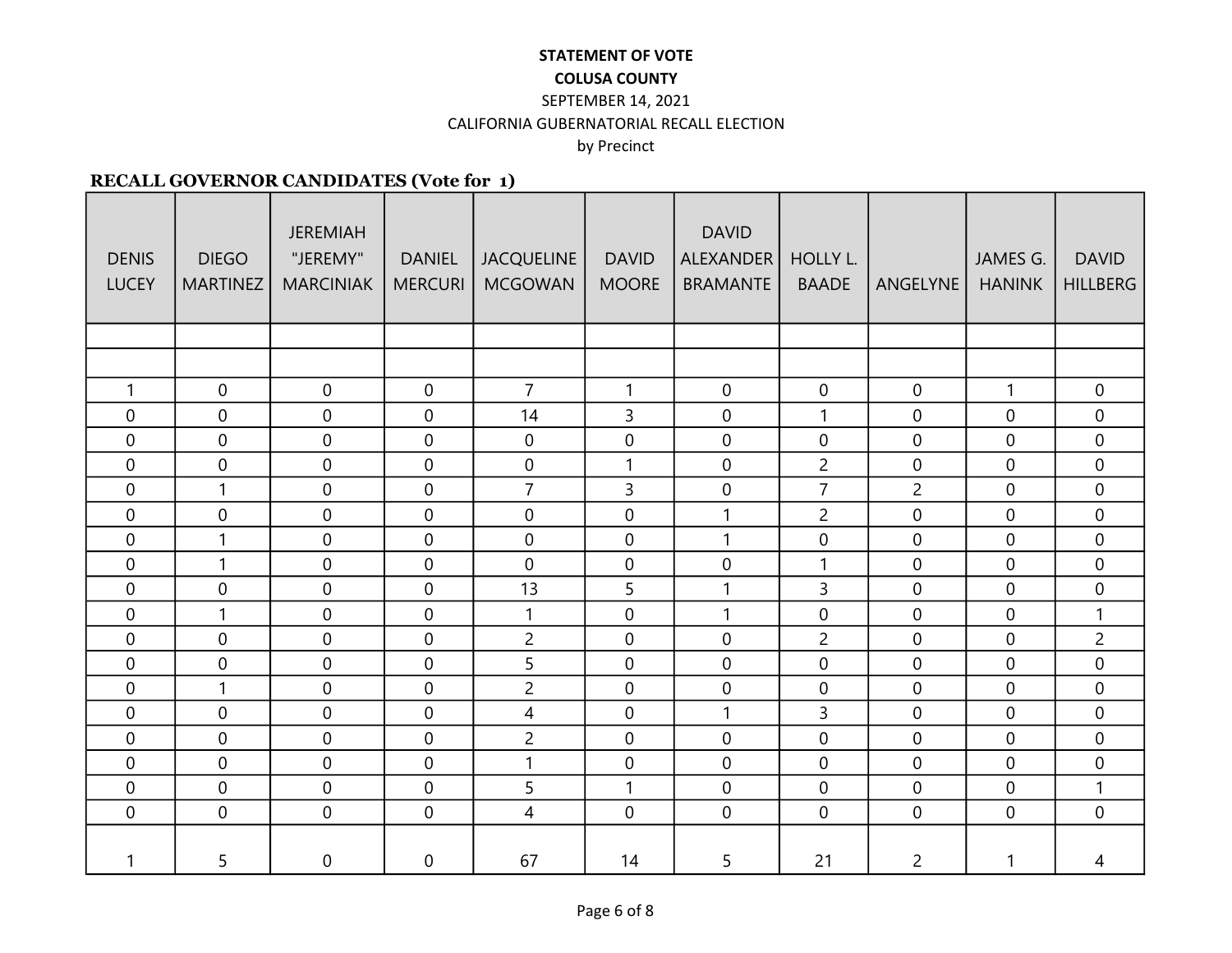## COLUSA COUNTY

#### SEPTEMBER 14, 2021

#### CALIFORNIA GUBERNATORIAL RECALL ELECTION

## by Precinct

|                  |                  |              |                |                  | <b>ARMANDO</b>   |                  |                  |                  |                  |                 |
|------------------|------------------|--------------|----------------|------------------|------------------|------------------|------------------|------------------|------------------|-----------------|
|                  |                  |              |                |                  | "MANDO"          |                  |                  |                  |                  |                 |
| <b>JEFF</b>      | JOHN R.          | LARRY A.     | <b>KEVIN</b>   | <b>ADAM</b>      | PEREZ-           | <b>JOHN</b>      | <b>HEATHER</b>   | <b>DANIEL</b>    | <b>NICKOLAS</b>  | <b>SARAH</b>    |
| <b>HEWITT</b>    | <b>DRAKE</b>     | <b>ELDER</b> | PAFFRATH       | PAPAGAN          | <b>SERRATO</b>   | <b>COX</b>       | <b>COLLINS</b>   | <b>WATTS</b>     | <b>WILDSTAR</b>  | <b>STEPHENS</b> |
|                  |                  |              |                |                  |                  |                  |                  |                  |                  |                 |
|                  |                  |              |                |                  |                  |                  |                  |                  |                  |                 |
|                  |                  |              |                |                  |                  |                  |                  |                  |                  |                 |
| $\mathbf{1}$     | $\mathbf{1}$     | 281          | 21             | $\mathbf 0$      | $\overline{7}$   | 37               | $\mathbf 0$      | $\overline{3}$   | $\mathbf 0$      | $\mathbf 0$     |
| $\mathbf{1}$     | $\mathbf{1}$     | 275          | 24             | $\mathbf 0$      | 13               | 28               | $\mathbf 0$      | 11               | $\mathbf 0$      | $\overline{2}$  |
| $\overline{0}$   | 0                | 69           | $\overline{c}$ | $\boldsymbol{0}$ | $\mathbf{1}$     | 13               | $\mathbf{1}$     | $\overline{0}$   | $\mathbf 0$      | $\overline{0}$  |
| $\overline{0}$   | $\overline{7}$   | 54           | $\overline{2}$ | $\mathbf 0$      | $\overline{3}$   | 8                | $\mathbf 0$      | $\mathbf{0}$     | $\mathbf 0$      | $\overline{0}$  |
| $\overline{0}$   | 3                | 172          | 14             | $\mathbf 0$      | 14               | 33               | $\mathbf{1}$     | 5                | $\overline{0}$   | $\mathbf 0$     |
| 0                | $\mathbf{1}$     | 251          | 14             | $\boldsymbol{0}$ | $\overline{4}$   | 35               | $\mathbf 0$      | $\overline{7}$   | 1                | $\overline{0}$  |
| $\overline{c}$   | $\boldsymbol{0}$ | 141          | $\overline{4}$ | $\boldsymbol{0}$ | $\boldsymbol{0}$ | 22               | $\mathbf 0$      | $\boldsymbol{0}$ | $\boldsymbol{0}$ | $\mathbf 0$     |
| $\mathbf 0$      | $\mathbf{1}$     | 85           | 12             | $\boldsymbol{0}$ | $\overline{4}$   | 12               | $\boldsymbol{0}$ | $\overline{3}$   | $\mathbf 0$      | $\mathbf 0$     |
| $\mathbf 0$      | $\boldsymbol{0}$ | 79           | 22             | $\boldsymbol{0}$ | $\overline{7}$   | 17               | $\mathbf{1}$     | $\overline{3}$   | $\boldsymbol{0}$ | $\mathbf 0$     |
| $\boldsymbol{0}$ | 0                | 324          | 6              | $\boldsymbol{0}$ | 5                | 43               | $\boldsymbol{0}$ | 6                | $\boldsymbol{0}$ | $\mathbf 0$     |
| $\mathbf{1}$     | $\boldsymbol{0}$ | 61           | $\mathbf{1}$   | $\boldsymbol{0}$ | $\boldsymbol{0}$ | $\, 8$           | $\boldsymbol{0}$ | $\mathbf 0$      | $\boldsymbol{0}$ | $\mathbf 0$     |
| $\mathbf{1}$     | $\mathbf{1}$     | 75           | $\overline{c}$ | $\boldsymbol{0}$ | $\mathbf 0$      | $\overline{7}$   | $\boldsymbol{0}$ | $\mathbf 0$      | $\mathbf 0$      | $\mathbf 0$     |
| 0                | $\boldsymbol{0}$ | 30           | $\overline{4}$ | $\boldsymbol{0}$ | $\mathbf 0$      | $\boldsymbol{0}$ | $\boldsymbol{0}$ | $\mathbf 0$      | $\boldsymbol{0}$ | $\mathbf 0$     |
| $\mathbf{1}$     | 0                | 35           | $\overline{3}$ | $\boldsymbol{0}$ | 10               | 8                | $\boldsymbol{0}$ | $\overline{4}$   | $\boldsymbol{0}$ | $\mathbf 0$     |
| $\mathbf{1}$     | 3                | 228          | 11             | $\boldsymbol{0}$ | $\mathbf 0$      | 27               | $\boldsymbol{0}$ | $\overline{c}$   | $\boldsymbol{0}$ | $\mathbf 0$     |
| 0                | $\mathbf 0$      | 76           | $\mathbf 0$    | $\boldsymbol{0}$ | $\mathbf 0$      | 10               | $\boldsymbol{0}$ | $\overline{3}$   | 0                | $\mathbf 0$     |
| $\mathbf{1}$     | 0                | 162          | 10             | $\boldsymbol{0}$ | $\overline{c}$   | 27               | 3                | 6                | $\boldsymbol{0}$ | $\mathbf 0$     |
| $\mathbf 0$      | $\mathbf{1}$     | 176          | 11             | $\boldsymbol{0}$ | $\mathbf 0$      | 29               | $\boldsymbol{0}$ | $\mathbf{1}$     | $\overline{2}$   | $\mathbf 0$     |
| 9                | 19               | 2,574        | 163            | $\boldsymbol{0}$ | 70               | 364              | 6                | 54               | 3                | $\overline{c}$  |